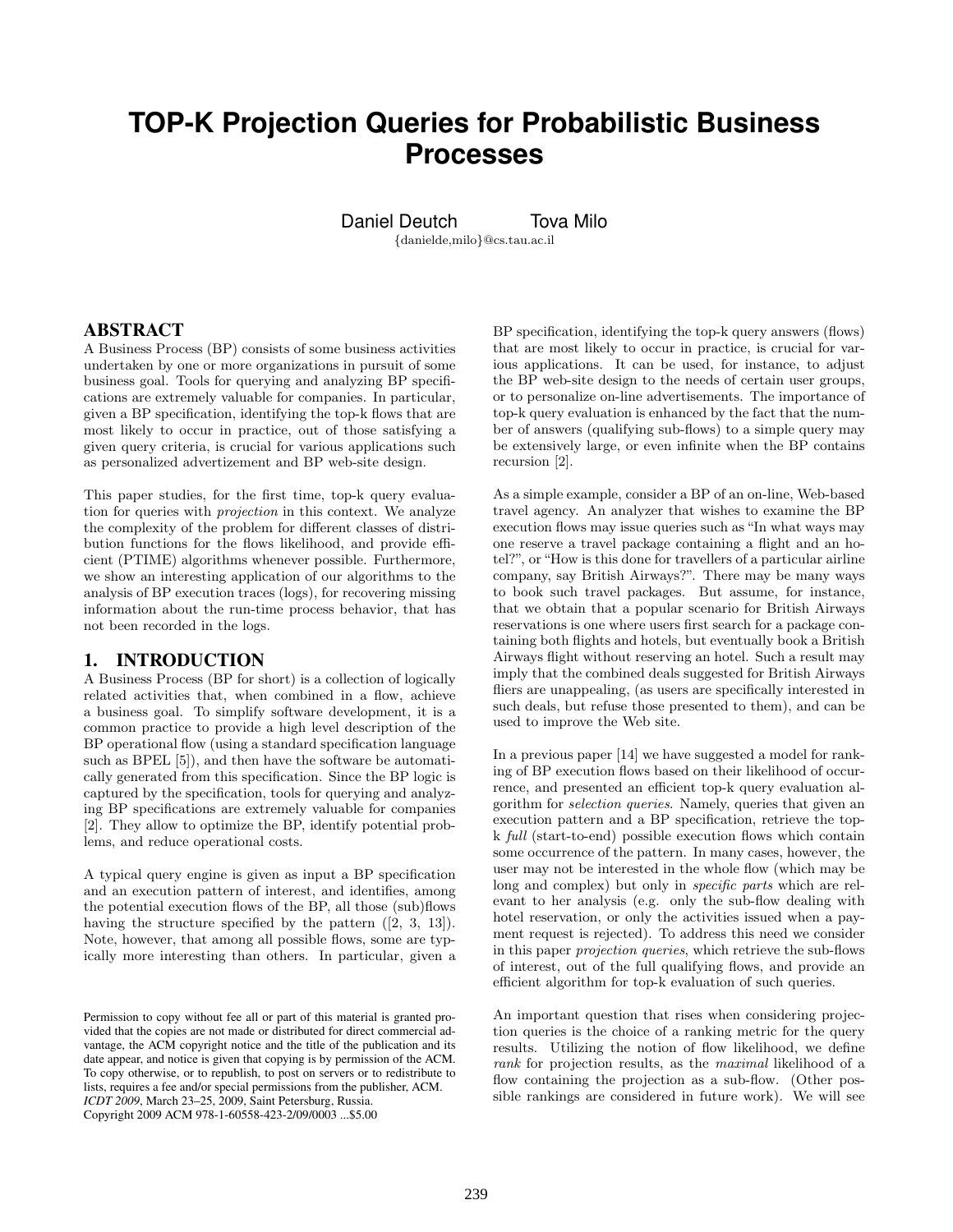that although there is a tight relationship between the semantics of selection and projection queries (both searching for flows with maximal likelihoods), new techniques need to be developed to provide efficient (PTIME) query evaluation for projection queries. Indeed, we show that the standard, common, use of selection as an intermediate input for projection yields in this case an exponential blow-up. Instead, our novel query evaluation algorithm constructs a direct, compact representation of the top-k projections, avoiding materialization of the intermediate (full) qualifying flows. This algorithm is the first contribution of the paper.

Interestingly, while our work was originally targeted to static analysis of BP specification, it turns out that our choice of ranking metrics, and the corresponding query evaluation technique, are also valuable for the analysis of run-time processes. An instance of a BP specification is an actual running process that follows the logic described in the specification. BP Management Systems allow to trace instance executions and record the invoked activities. The execution traces recorded are typically selective and contain only partial information on the activities that were performed at run-time [6]. This may be due to performance concerns, lack of storage space, confidentiality, etc. However, given such a partial log, users often wish to nevertheless understand what had actually happened at run-time. In other words, they would like to identify the execution flows that are most likely to have been the origin of this log, typically focusing of specific parts of the log that are of particular interest [17, 4]. Intuitively, the recorded sub-flow may be viewed as a query, with the query result being the set of (relevant parts of) flows that are most likely to have occurred in practice. We show that our query evaluation algorithms can be adapted to retrieve the most likely origins of the given (sub)trace. We first consider the case where the names of the BP activities that are masked/omitted from the trace are known in advance, then the more difficult case where this information is not given. A challenge here is to avoid considering all possible sets of potential omitted/masked operation names (whose number is exponential in the size of the BP). To overcome this we prove a small world theorem, showing that only a polynomial number of representative options need to be tested. This algorithm for computing the top-k possible trace origins is the second contribution of the paper.

The model that we use here for modeling BP specifications and flows likelihood is borrowed from [14] and is natural abstraction of the BPEL standard (Business Process Execution Language [5]) for BP specifications. A BP is modeled as a nested DAG consisting of activities (nodes), and links (edges) between them, that detail the execution order of the activities. The DAG shape allows to describe parallel computations. Activities may be either atomic, or compound. In the latter case their possible internal structure (called implementations) are also detailed as DAGs, leading to the nested structure. A compound activity may have different possible implementations, corresponding to different user choices, variable values, servers availability, etc. These are captured by logical formulas (over the user choices, variable values, etc.) that guard each of the possible implementations. In practice, some user choices/variable assignments/server states (and consequently truth values of guarding formulas/implementation choices) are more likely than others. This is captured by a c−likelihood (for choice likelihood) function that describes the probability of each implementation choice. This c−likelihood function is then used to define a second likelihood function, this time over possible execution flows, denoted f−likelihood (flow likelihood). To simplify the presentation we first assume independence between implementation choices and present our algorithms in this setting. Then we withdraw this assumption and study the implications. In particular we show that computation is still possible (although becomes EXPTIME) if only a bounded level of dependency (to be defined formally in the paper) is allowed. This top-k query evaluation in the presence of (bounded) dependencies is the third contribution of this paper.

*Paper organization.* In Section 2 we formally define our model and query language and the notion of (top-k) projection queries. In Section 3 we present our algorithm for computing top-k query answers, assuming c−likelihood independence. Applications of our technique in the setting of partial execution traces is considered in Section 4, and dependencies between c−likelihood values are introduced in Section 5. Section 6 provides an overview of related work. We conclude in Section 7.

# 2. PRELIMINARIES

We start by presenting the formal definitions for our model and query langauge.

BP specification*.* As a running example, we consider a web-based travel agency. The user, searching for a trip, may choose between searching only for flights and searching for combined deals of flights & hotels or flights & hotels & cars. Advertisements are injected in parallel to the search. After viewing the search results, the user may select her reservations. Then, she can either confirm her selection, reset and re-start the search, or cancel and leave the website without finalizing any reservation.

The business logic of the travel agency BP is described schematically in Figure 1. BP specifications are modeled as nested Directed Acyclic Graphs (DAG). These are sets of node-labeled DAGs, each intuitively corresponding to a specific function or service. The graphs consist of activities and the flow thereof. Each activity is represented by a pair of nodes, the first (having darker background) standing as the activity's activation point and the second as its completion point. These notions of activation and completion points will be utilized when considering execution flows of a BP. Edges represent execution flow relations; multiple edges going out of a single node stand for parallelism (hence the DAG structure).

Activities may either be atomic (like the Login activity) or *compound* (like *chooseTravel* and *Flights*), in the latter case their possible internal flows (called implementation) are also detailed (depicted as bubbles). A compound activity may have different possible implementations, corresponding to different user choices, variable values, etc. These are captured by logical formulas (over the user choices, variable values, etc.) "guarding" each possible implementation. The  $choose Travel$  activity has three possible implementations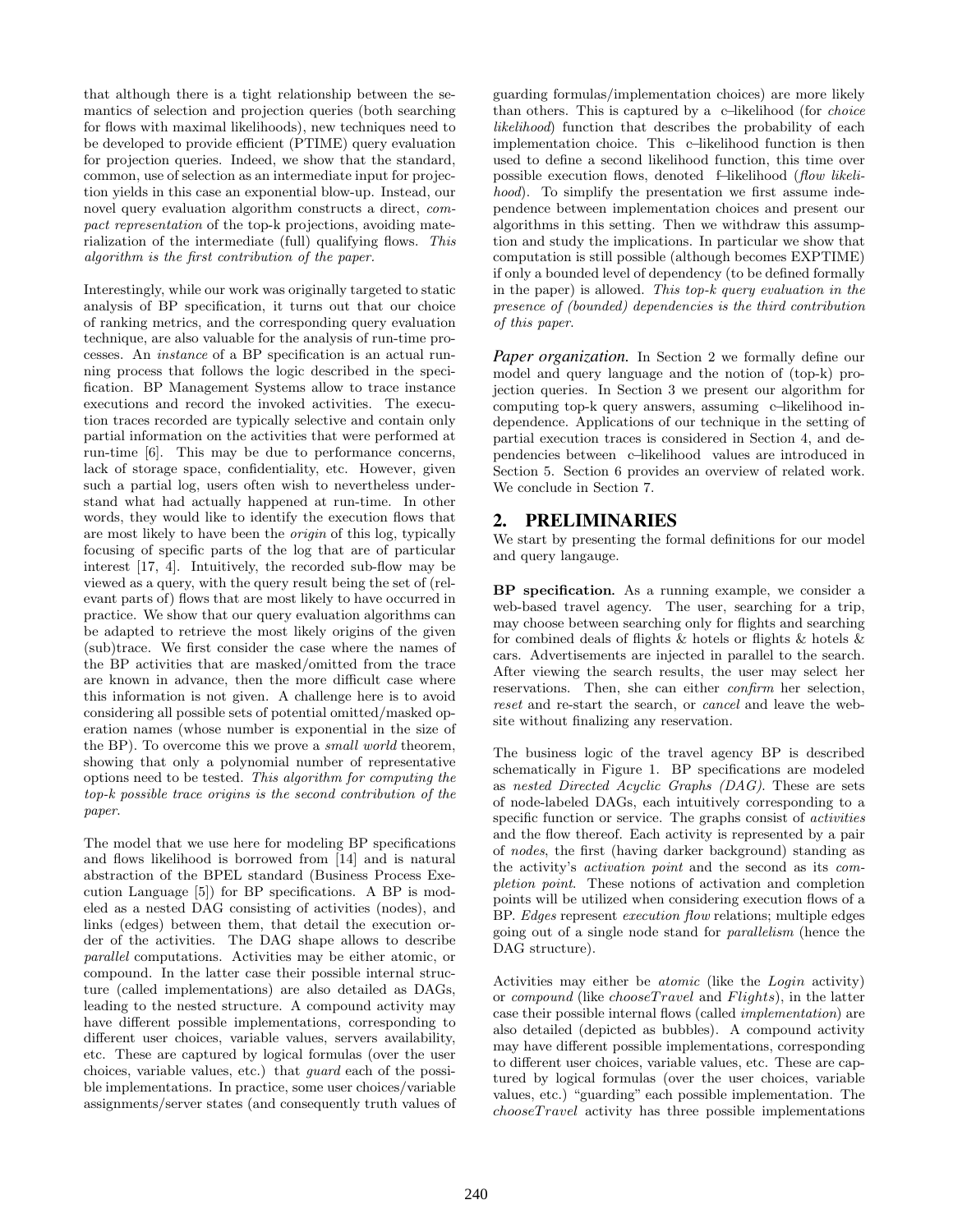

F2, F3, F4, and their guarding formulas test the value of the  $$searchType$  variable. This value may either be "flights" only", "flights+hotels", or "flights+hotels+cars", depending on the user's choice. At run-time, exactly one implementation will be chosen, determined by the truth value of the guarding formulas (determined, in turn, by the user choice). Focusing on the  $F2$  implementation, the  $F\$ ights activity has a set of possible implementations, corresponding to choice of \$airline ("BA" stands for British airways, "AF" for Air France, "AL" for Aer Lingus). Last, the Confirm activity has, as one of its implementations, the option of reset, recursively going back to  $F1$ . Other options here are confirmation and cancelation.

To formally define BP specifications, we assume the existence of three domains,  $\mathcal N$  of nodes,  $\mathcal A$  of activity names, and  $\mathcal F$  of guarding formulas<sup>1</sup>. We distinguish two disjoint subsets of A,  $A = A_{atomic} \cup A_{compound}$ , representing atomic and compound activities, resp. We also use two distinguished symbols act, com, denoting, resp., activity activation and completion. We first define the auxiliary notion of activation-completion labeled DAGs, then use it to define BP specifications.

DEFINITION 2.1. An activities DAG is a tuple  $(N, E, \lambda)$ in which  $N \subset \mathcal{N}$  is a finite set of nodes, E is a set of directed edges with endpoints in  $N$ ,  $\lambda$  :  $N \rightarrow A$  is a labeling function for the nodes, labeling each node by an activity name. The graph is required to be acyclic. An activation-completion (act-comp) DAG g is obtained from an activities DAG by replacing each node n, labelled by some label a, by a pair of nodes,  $n', n'',$  labelled (resp.) by  $(a, \texttt{act})$  and  $(a, \texttt{com})$ . All incoming edges of  $n$  are directed to  $n'$  and all of the outgoing edges of n now outgo  $n''$ . A single edge connects  $n'$  to  $n''$ .

We assume g has a single start node without incoming edges, and a single end node without outgoing edges, denoted by start(g) and end(g), resp.

Next, we define the notion of BP specifications.

DEFINITION 2.2. A BP specification s is a triple  $(S, s_0, \tau)$ , where S is a finite set of act-comp DAGs,  $s_0 \in S$  is a distinguished DAG consisting of a single activity pair, called the root,  $\tau$  :  $\mathcal{A}_{compound} \rightarrow 2^{\mathcal{F} \times S}$  is the implementation function, mapping each compound activity name in S to a set of pairs, each containing a logical formula in  $\mathcal{F}$ , called a guarding formula, and an act-comp DAG from S.

At run-time, exactly one implementation is chosen for each occurrence of a compound activity. Its corresponding guarding formula is said to be satisfied, and we assume that no two guarding formulas (guarding implementations) of the same activity, may be satisfied concurrently.

For example, for the BP depicted in Figure 1, the set s of act-comp DAGs consists of  $\{F1, F2, F3, F4\}$ ,  $s_0 = F1$  is the specification root, and the implementation function  $\tau$  is depicted by the "bubbles", annotated by guarding formulas.

Execution Flows. An execution flow is an actual running instance of a Business Process. It may be abstractly viewed as a nested DAG, containing node-pairs that represent the activation and completion of activities, and edges that represent flow and zoom-in (implementation) relationships among activities, along with a record of guarding formulas corresponding to chosen implementations of compound activity nodes.

Example 2.1. Fig. 2 depicts two example execution flows of the travel agency process. Focus for instance on Fig.  $2(a)$ in which the user chooses a "flights only" search, followed by a choice of British Airways flight, and then confirms her choice. Flow edges are marked by regular arrows, while zoom-in edges, connecting activation and completion nodes of compound activities to the start and end (resp.) nodes of the chosen implementation, are marked by dashed arrows. Fig. 2 (b) depicts a different possible flow, in which the user chooses a "flights+hotels" search, reserving a "British Airways" flight and a "Marriott" hotel. The  $f_i$ 's next to some nodes are identifiers, considered below.

Next, we formally define the notion of execution flows for a given BP specification.

DEFINITION 2.3. Given a BP specification  $s = (S, s_0, \tau)$ , g is an execution flow  $(EX-flow)$  of s if:

- q consists only of the root activity pair  $s_0$  of s, or,
- if  $g'$  is an execution flow of s, and g is obtained from  $g'$ by attaching to an activity pair  $(n_1, n_2)$  of g', labeled by some compound activity name a, and having no zoomin edge attached to it, some implementation  $q_a$  of the activity a, through two new edges, called zoom-in edges  $(n_1, start(g_a))$  and  $(end(g_a), n_2)$ , and annotating the pair with the formula  $f_a$  guarding  $g_a$ . We call  $g$  an expansion of g', and denote  $g' \rightarrow g$ .

 $g$  is called a full flow if it cannot be further expanded (that is, it contains the internal flow for each compound activity node

<sup>1</sup>Formulas are defined in a standard manner using predicates (e.g.  $(in)$ equality,  $\lt,$   $>$ ) on variables values and connectors  $(\overline{and}, \overline{or}, \overline{not}).$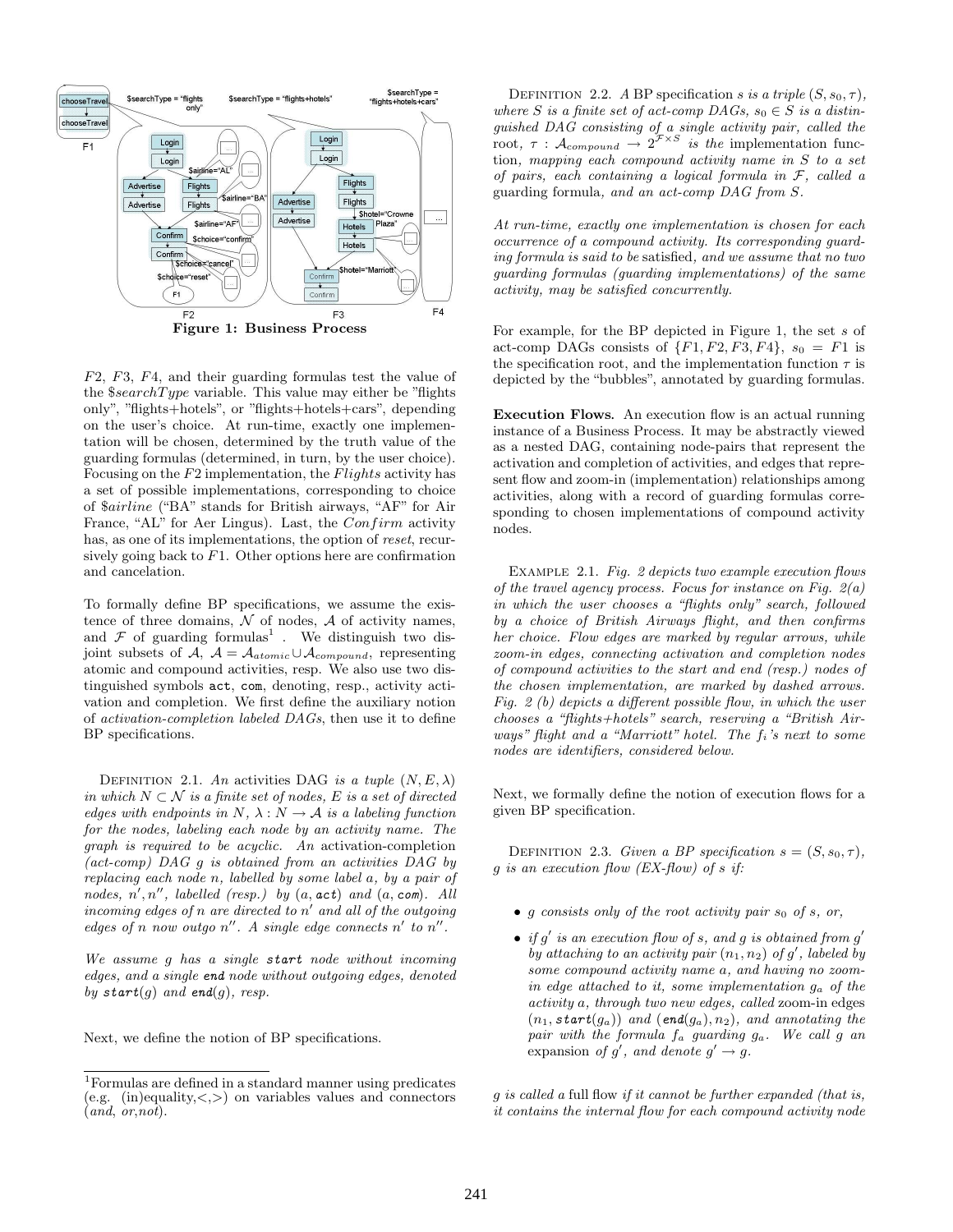

Figure 2: Execution Flow

in it), and a partial flow otherwise. The set of all full EXflows defined by a BP s is denoted  $flows(S)$ . For a graph e, we say that e is an EX-flow if a (partial or full) flow of some BP specification S.

Likelihood. Some user choices / variable values are more common than others, and thus execution flows vary in their likelihood of occurring in practice. We define two kinds of likelihood functions. The first, named c−likelihood (choice likelihood) function, associates a value with each guarding formula (implementation choice). This value stands for the probability that the formula holds. For now we assume independence between holding formulas / implementation choices made. We withdraw this assumption later on.

Using the c−likelihood function we may define a second likelihood function, this time over the possible execution flows, namely f–likelihood : recall that each execution flow corresponds to a sequence of implementation choices made during the execution; the joint likelihood of their guarding formulas thus stands as the flow likelihood. Formally,

DEFINITION 2.4. Given a BP s rooted at  $s_0$  and a c−likelihood function  $\delta$  for its quarding formulas, the f–likelihood  $\Delta$  of an EX-flow e of s  $(w.r.t. \delta)$  is defined as follows:

- 1. If e is an EX-flow consisting only of the root activity  $s_0, \Delta(e) = 1.$
- 2. Else, if  $e' \rightarrow e$  for some EX-flow e' of s, then  $\Delta(e) =$  $\Delta(e') \times \delta(f)$ , where f is the formula guarding the implementation that is added to  $e'$  to form  $e$ .

Note that the c−likelihood function  $\delta$  considered here implies independency between choices; that is, the likelihood of any formula to hold is constant, regardless of its context in the flow and truth values of other formulas / implementation choices taken. In general, choices may be dependent: for instance, the choice of hotel may be dependent on the choice of airline that preceded it, etc. In Section 5 we discuss extensions of our results to a more general context where choices are dependent.

| \$searchType         | $P$ (\$searchType) | <i>Sairline</i>              | $P(\$airline)$ |
|----------------------|--------------------|------------------------------|----------------|
| "'ights only"        | 0.5                | "BA"                         | 0.7            |
| "'ights+hotels"      | 0.25               | $"$ A $F"$                   | 0.2            |
| "'ights+hotels+cars" | 0.25               | "AT."                        | 0.1            |
| <i><b>Shotel</b></i> | $P(\$ hotel)$      | <i><u><b>Schoice</b></u></i> | $P$ (\$choice) |
| "Marriott"           | 0.6                | "reset"                      | 0.6            |
| "HolidayInn"         | 0.3                | "con rm"                     | 0.4            |
| "CrownePlaza"        | 0.1                |                              |                |

Table 1: c−likelihood function

EXAMPLE 2.2. Consider Table 1 that depicts the probability of value assignments for the different variables of the travel agency BP, and consequently the c−likelihood function for the corresponding guarding formulas. According to this c−likelihood function, the f−likelihood of each EXflow may be computed. For instance, the f−likelihood of the  $EX$ -flow in Fig.2(a) is computed as the multiplication of the c−likelihood values of  $\$searchType = "flights only",$  $$Airline = "British Airways", and $choice = "confirm", that$ is  $0.5 * 0.7 * 0.4 = 0.14$ . The f-likelihood of the EX-flow in  $Fig.2(b)$  is computed as the multiplication of  $\$searchType =$ "flights+hotels",  $\text{Sairline} = \text{``BritishAirways''}, \text{\$ hotel} =$ "Marriott", and  $\text{\textsterling choice} = \text{\textsterling confirm}}$ ", i.e.  $0.25 * 0.7 * 0.6 *$  $0.4 = 0.0672$ .

Queries*.* We distinguish between selection and projection queries. The former seeks for full execution flows that contain some given execution pattern, while the latter focuses only on sub-flows that are of interest to the user. We start by defining the auxiliary notions of execution patterns and their embeddings within execution flows. Then, we utilize these definitions to define the syntax and semantics of selection and projection queries.

Execution patterns are adaptations of the tree- and graphpatterns offered by existing query languages for XML and graph-shaped data, to nested EX-flow DAGs. Namely, such patterns are similar in structure to EX-flows, but contain transitive edges that may match any execution flow path, and transitive nodes, for searching within indirect implementations, at any level, of the corresponding composite node. Nodes in the pattern may be labeled by the wildcard any, that may match any EX-flow node.

DEFINITION 2.3. An execution pattern, abbr. EX-pattern, is a pair  $p = (e, T)$  where  $\hat{e}$  is an EX-flow whose nodes are labeled by labels from  $A \cup \{ANY\}$  and may be annotated by a formula. T is a distinguished set of activity pairs and edges in  $\hat{e}$ , called transitive activities and edges, resp.

EXAMPLE 2.4. Figure  $3(a)$  depicts a simple execution pattern describing flows that contain some "British Airways" (Abbr. "BA") flight search that resulted in a confirmation (ignore for now the rectangle surrounding a sub-graph of the pattern). The double-lined edges are transitive edges. The doubly bounded chooseTravel nodes are transitive nodes. The  $q_i$  labels next to some nodes are identifiers, and will be utilized below.

Intuitively, the transitive edge connected to the choose  $Travel$ may match any sequence of searches and resets, and the transitive edge connecting the Flights and Confirm activities may match any sequence of search activities (for hotels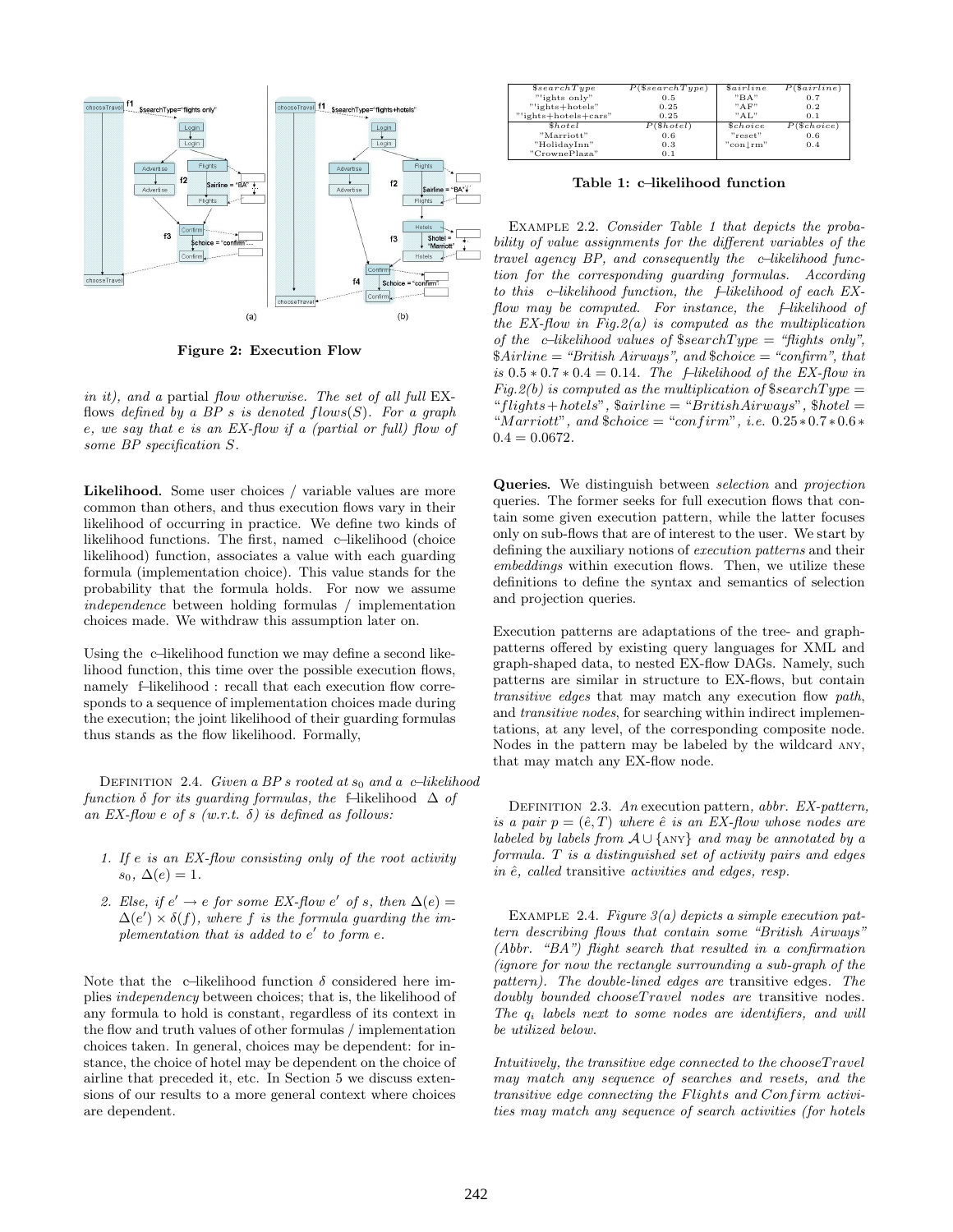

Figure 3: Query And Answer

and/or cars). The transitivity of the choose  $Travel$  node allows this matching to include indirect implementation of the corresponding composite node, at any nesting level.

We next formally define the notion of *embeddings*, which are matchings of execution patterns to execution flows.

DEFINITION 2.5. Let  $p = (\hat{e}, T)$  be an execution pattern and let e be an EX-flow. An embedding of p into e is a homomorphism  $\psi$  from the nodes and edges in p to nodes, edges and paths in e s.t.

- 1. [nodes] activity pairs in p are mapped to activity pairs in e. Node labels and formulas are preserved; a node labeled by any may be mapped to nodes with any activity name.
- 2. [edges] each (transitive) edge from node m to node n in p is mapped to an edge (path) from  $\psi(m)$  to  $\psi(n)$  in e. If the edge  $[n, m]$  belongs to a direct internal trace of a transitive activity, the edge (edges on the path) from  $\psi(m)$  to  $\psi(n)$  can be of any type (flow, or zoom-in) and otherwise must have the same type as  $[n, m]$ .

We next define queries. We consider two types of queries. A selection query simply consists of an EX-pattern. When applied on a BP specification it selects all EX-flows in which the pattern may be embedded. Projection queries, on the other hand, allows to focus on some specified part of the selected flows. Formally,

DEFINITION 2.6 (SELECTION QUERIES). Given an execution pattern  $p = (e, T)$  and a BP specification s (along with a c−likelihood function  $\delta$ ) we define the result of evaluating p over s, denoted by  $p(s)$ , as the set of all execution flows e of s such that there exists an embedding of p within e. top  $-k(q, s)$  is a set of k execution flows of  $p(s)$  having highest  $f$ −likelihood values<sup>2</sup>.

Projection queries consists of an execution pattern along with a sub-graph annotated as output. Only nodes and edges matching this part are projected out and appear in the query result.

DEFINITION 2.7 (PROJECTION QUERIES). A projection query  $q = (p, P)$  consists of an execution pattern p accompanied by a sub-graph P of the pattern, itself forming an execution pattern, called the projected part of the pattern.

- For an EX-flow e and an embedding h of p in e, the result of q on e, w.r.t. h, is denoted  $q_{\perp}(e, h)$  and contains all nodes and edges of e to which nodes and edges of P are mapped by h. For each activity pair participating in the embedding, the edge connecting its activation and completion nodes is also included.
- For an EX-flow e, the result of q on e, denoted  $q_{\perp}(e)$ , consists of the results of all possible embeddings of q into e, i.e.  $q_{\downarrow}(e) = \bigcup_h q_{\downarrow}(e, h)$ .
- Finally, for a BP s, the result of q on s, denoted  $q_{\perp}(s)$ is the set of all possible results of q when applied on the EX-flows of s. Namely  $q_{\downarrow}(s) = \bigcup_{e \in flows(s)} q_{\downarrow}(e)$ .

It is easy to prove that  $q_{\perp}(s)$  is a set of EX-flows. Note that an EX-flow  $e' \in q_{\downarrow}(s)$  may originate from several EX-flows of s, namely there may be several  $e \in flows(s)$  s.t.  $e' \in q_1(e)$ . The score of  $e'$  is the maximum likelihood of these flows, namely  $score(e') = max\{\Delta(e) | e \in flows(s) \land e' \in q_{\perp}(e)\},\$ where  $\Delta$  is the  $% \Delta$  f–likelihood function for  $s.$ 

DEFINITION 2.8. The top-k result of a projection query  $q$ over a BP specification s, denoted top  $-k(q_1, s)$ , is a set of EX-flows in  $q_{\perp}(s)$  having highest score values.

EXAMPLE 2.9. Re-considering the pattern of Fig.  $3(a)$ and the EX-flow of Fig.  $2(a)$ , a possible embedding h maps  $q_1$  to  $f_1$ ,  $q_2$  to  $f_2$ , and  $q_3$  to  $f_3$ . The activation and completion nodes of  $f_1, f_2, f_3$  thus participate in the projection result, along with their connecting edges. The transitive edge from  $q_1$  to  $q_2$  is mapped to the path from  $f_1$  to  $f_2$  containing the zoom-in edge, the Login activity and the edge from Login to Flights. The transitive edge from  $q2$  to  $q3$  is then mapped to the implementation of Flights, along with the zoom-in edges, and the edge connecting to Hotels. The projection result is depicted in Fig. 3(b).

Embedding the pattern in the EX-flow of Fig.  $2(b)$  is similarly done, and the projection result is given in Fig.  $3(c)$ .

Evaluating the projection query on the BP specification of Fig. 1, the top-1 projection is depicted in Fig.  $3(b)$ , with the maximal likelihood leading to it being the flow of Fig.  $2(a)$ , with likelihood of 0.14 (which is thus the projection score).

*Technical Remark.* We have required in Definition 2.2 above that no two guarding formulas of the same activity may be satisfied concurrently. Consequently, the sum of likelihoods of guarding formulas for each activity name was 1. While this assumption complies with an intuitive concept of BP specification, they are not necessary for our results. Indeed, we use below, as a tool, relaxed BPs without this requirement.

<sup>2</sup>Since distinct EX-flows may have the same likelihood this set may not be unique and we choose one arbitrarily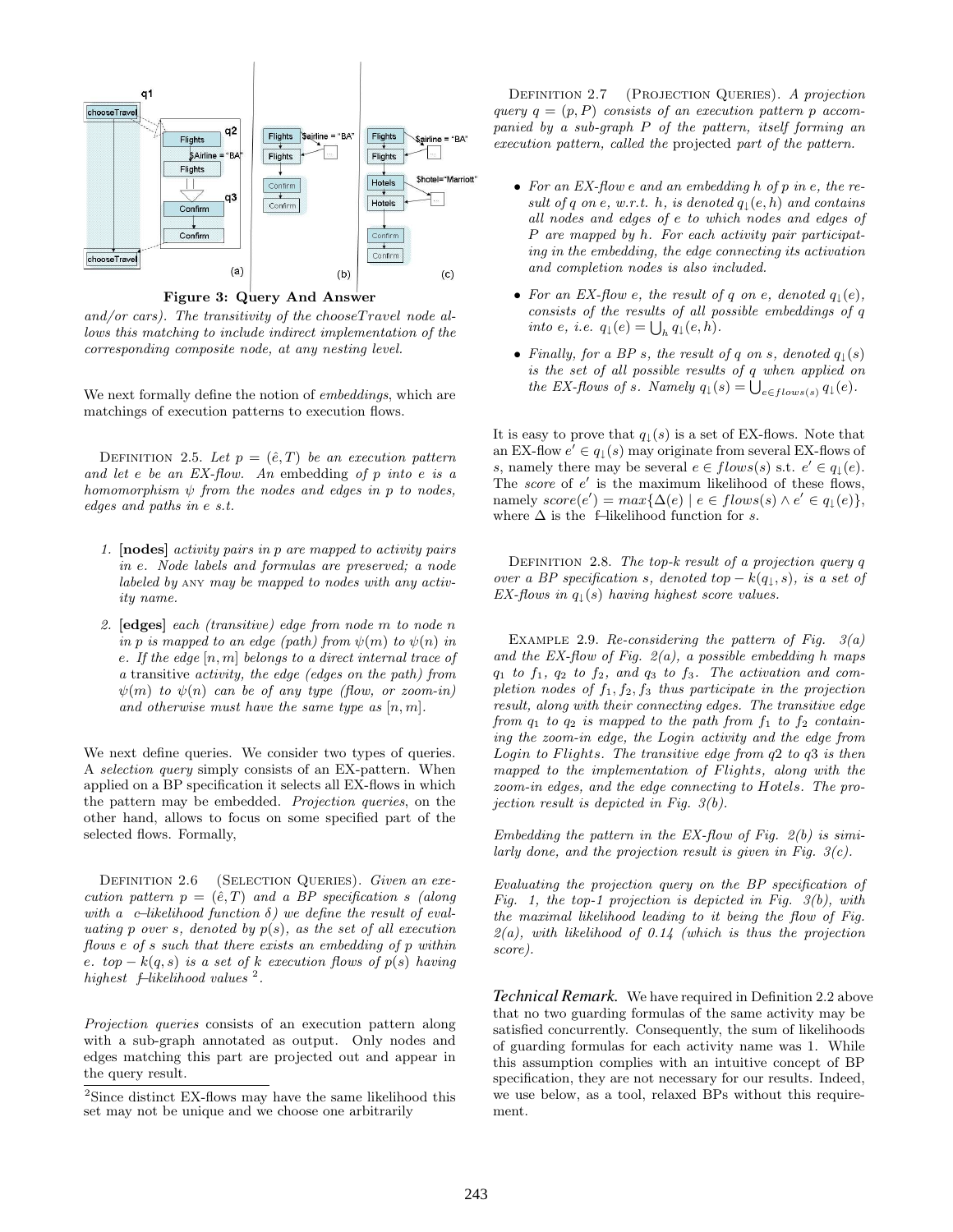# 3. QUERY EVALUATION

We describe in this section our evaluation algorithm for topk projection queries. We first recall the algorithm for evaluating top-k selection queries, given in [14]. We show that direct adaptations of this algorithm to projection queries fail at achieving PTIME query evaluation, and finally describe an alternative algorithm that overcomes this.

## 3.1 Evaluating Selection Queries

A main tool in the efficient evaluation of top-k (selection and projection) queries over a given BP, is a compact representation of (intermediate) evaluation results via another BP specification. Thus, we start by defining when a BP specification s captures a set of EX-flows along with their likelihoods.

DEFINITION 3.1. A BP s' along with a c−likelihood function  $\delta'$  (corresponding f–likelihood function  $\Delta'$ ) captures a (possibly infinite) set of EX-flows T, with respect to a f–likelihood function  $\Delta$  over T if (1) flows(s') is identical<br><sup>3</sup> and to some renoming function a to its activity names, to , up to some renaming function  $\rho$  to its activity names, to T and  $(2) \ \forall_{e \in flows(s')} \Delta'(e) = \Delta(\rho(e)).$ 

Given a BP specification  $s$  and a query  $q$ , the TOP-K- $SELECTIONS$  algorithm, given in [14], finds a BP  $s''$  along with  $\delta''$  that captures  $top-k(q, s)$ . The algorithm operates in two steps:

- AllFlows: first, the algorithm finds a BP specification  $s'$ ,  $\delta'$  that captures all flows corresponding to the query  $(i.e. q(s)).$
- Top-k: second, the algorithm analyzes the obtained representation  $s'$  to find a representation  $s'', \delta''$  of only the top-k most likely flows of  $s'$ .  $s''$ ,  $\delta''$  thus captures top- $k(q, s)$ .

The algorithm bears two important features: first, the execution time incurred by the construction of a BP that captures top- $k(q, s)$  is *polynomial* in the size of the specification; second, explicit construction of any concrete flow out of the flows in top- $k(q, s)$  is possible in time which is polynomial in the output size (i.e. the size of the flow). Our goal is to design an evaluation algorithm for projection queries bearing these two features.

The details of the above algorithm may be found in [14], but are not important here, as we next show that its possible direct adaptations to the setting of projection queries are generally infeasible.

## 3.2 Adaptations of TOP-K-SELECTIONS

We next present two possible adaptations of TOP-K-SELECTIONS for projection queries, and show that they may incur exponential data complexity.

*First attempt - Explicit Enumeration of EX-flows.* The first simple approach for evaluating projection queries is to try and use the above mentioned algorithm that constructs a compact representation  $s''$ ,  $\delta''$  of top-k(q, s)<sup>4</sup>, and then to explicitly enumerate the flows of  $s'$ , along with their f−likelihood values. Next, for each obtained flow, we may compute its corresponding projections. Each projection result is ranked based on the maximal f–likelihood of a flow leading to it.

Note, however, that this naive algorithm may incur time that is exponential in the BP specification size, as well as in the output size, as the following theorem holds:

THEOREM 3.2. There exists a fixed-sized query  $q$  such that for every n there exists a BP specification  $s_n$  whose size is linear in n, such that even the smallest size of any EX-flow of  $q(s_n)$  is exponential in n, while the size of the largest  $q_{\perp}(s_n)$  is bounded by a constant.

PROOF. Consider a BP specification in which each activity has a single implementation, as follows: the implementation of each activity  $a_i$   $(i = 1, ..., n-1)$  consists of two nodes labeled  $a_{i+1}$ , and the implementation of  $a_n$  consists of a single atomic activity. Consider also a query that seeks for the root activity, whose (indirect) implementation consists of two any-labeled nodes, connected by a transitive edge. The query then projects over the root node. It is easy to observe that  $q(s_n) = s_n$ , and it has only a single possible EX-flow. The size of this flow (containing two instances of  $a_2$ , 4 instances of  $a_3$ , etc.) is **exponential** in *n*. Note that in contrast,  $q_{\perp}(s_n)$  consists of a single activity pair.  $\Box$ 

*Second attempt - Computing a compact representation of all projections.* An alternative approach for adapting the selection queries evaluation algorithm follows the idea of generating a compact representation of all results, namely  $q_{\downarrow}(s)$ , and then retrieving the top-k out of these. Unfortunately, this approach would also lead to infeasible algorithm, as the following theorem holds:

THEOREM 3.3. There exists a fixed-sized query q such that for every n there exists a BP specification  $s_n$  whose size is linear in n, such that **no**  $s'_n$  whose size is polynomial in the size of  $s_n$  captures  $q_{\downarrow}(s_n)$ .

PROOF. For a number *n*, consider a BP specification  $s_n$ , in which the start node branches into two different activity nodes, then joins with edges going into a single node, then branches again, and so on,  $n$  times. Now consider a query  $q$ that projects over the path from the start to the end node. For a BP specification  $s'_n$  to capture  $q_1(s_n)$ , each possible path in  $s_n$  must appear as a direct implementation of the root activity in a distinct EX-flow of  $s_n'$ . The number of such paths in  $s_n$  is  $2^n$ , and thus the root activity of  $s'_n$  must bear at least as much direct implementations. As a consequence, the size of  $s_n'$  is exponential in the size of  $s_n$  (the size of the latter is linear in  $n$ ).  $\Box$ 

<sup>3</sup>We use isomorphism for equivalence between graphs

<sup>&</sup>lt;sup>4</sup>If multiple flows lead to the same projection result one may need to generate the top-k' flows for some  $k' > k$ .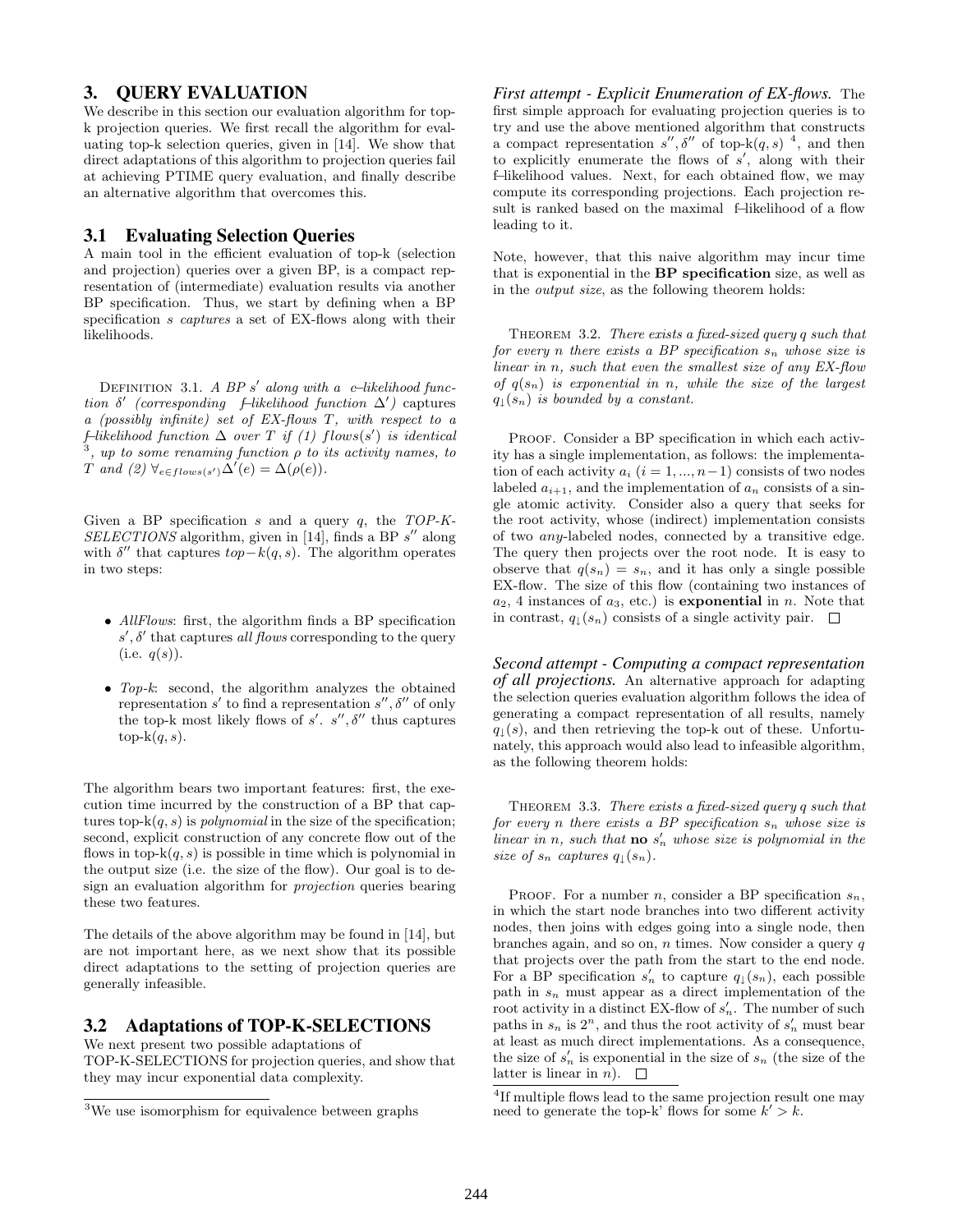Next, we show an alternative, PTIME, algorithm for evaluating top-k projection queries.

# 3.3 Efficient Evaluation of Top-k Projection **Oueries**

As shown above, it is infeasible to compute a compact representation for all projection results and then retrieve the top-k ones out of it. However, we may still perform a twosteps algorithm, in the spirit of TOP-K-SELECTIONS. The second step  $(top-k)$  stays intact. However, instead of a first step that generates a specification capturing the entire set of results  $q_{\perp}(s)$ , the first step of the refined evaluation algorithm generates a specification that captures only a subset of  $q_{\perp}(s)$ , including in particular the top-k ranked projections. We say that such BP k-captures  $q_{\perp}(s)$ . Formally,

DEFINITION 3.4. Given two BP specifications  $s'$ ,  $s$ ,  $a$  query q, and a number k, we say that s' k-captures  $q_{\downarrow}(s)$  if top $k(q_\downarrow, s) \subseteq flows(s') \subseteq q_\downarrow(s)$  (up to some renaming function over the nodes), and the score of each projection f is the same as the  $f$ –likelihood of the corresponding flow of s'.

THEOREM 3.5. Given a BP specification s and a projection query  $q = (p, P)$ , we may compute a BP specification s' that k-captures  $q_{\downarrow}(s)$  in time polynomial in s, with the exponent determined by the query size.

PROOF. We present an evaluation algorithm, K-CAPTURES, computing s' that k-captures  $q_{\downarrow}(s)$ . Throughout the computation, our algorithm uses an EMBED function, to embed (sub-)patterns into sub-graphs of implementations. When invoked on a graph  $q$  and a pattern  $p$ , EMBED returns a set of graphs  $em(g, p)$ , each corresponding to a single embedding: each  $g' \in em(g, p)$  is isomorphic up to activities names to some sub-graph of  $g$ . The activity labeling each node encodes the identifier and label of the original node in  $g$ , as well as of all nodes (transitive edges) of  $p$  mapped to it. EMBED may be implemented using extensions of sub-graph homomorphism algorithms [9].

As the algorithm details are intricate, we explain it in 4 steps, gradually considering further complicated patterns.

*"Flat" Patterns.* We start by considering simple execution patterns that consist of a root activity whose implementation contains only atomic activity nodes, or compound activity nodes having no implementation attached to them. Additionally, the pattern contains no transitive nodes or edges.

The algorithm begins by embedding the pattern root  $r'$  in the BP root r, creating a new root  $[r, r']$ . Then, we use EMBED to try embedding the implementation of  $r'$  in each direct implementation of  $r$ . Consider an implementation  $q$ of r, guarded by f, s.t.  $em(g, p) \neq \phi$  and let  $g' \in em(g, p)$ .  $g'$  is an implementation of the newly created  $[r, r']$ , and its guarding formula is denoted by  $f_{[r,r']}.$ 

We then compute the c–likelihood value  $\delta'$  assigned to  $f_{[r,r']},$ as follows. Denote by  $N$  the set of all compound activity nodes that appear in  $q$ . The implementations of  $N$  were not

matched and do not have counterparts in  $g'$ , as p contains no implementation of any node other than the root. In contrast, recall that the score for each projection is computed as the maximal likelihood of a flow leading to it. The most likely such flow contains, as sub-flows, the top-1 implementation for each node in N. We thus need to compute the partial f−likelihood induced by the top-1 implementation of each  $n \in N$ , denoted by top-1-rank $(n)$ , then compensate for it by setting  $\delta'(f_{[r,r']}) = \delta(f) * \Pi_{n \in N}$  top-1-rank(n). To compute the top-1-rank $(n)$  we employ the Top-k algorithm (described in Section 3.1, in the second step of the TOP-K-SELECTIONS algorithm), with  $k = 1$  and n being the BP root activity.

*Nested Patterns.* We next consider execution patterns in which some nodes in the root's implementation may have implementations attached to them by zoom-in edges (and nodes in these implementations may bear implementations, and so on).

In this case, to proceed with the embedding, and for each matched compound activity of the pattern that bears an implementation, we then match recursively its implementation (in the pattern), to any implementation (in the BP) of its matching node's activity. These recursive calls end when either the pattern contains no more nodes (in this case a successful match was found), or when the pattern contains nodes, but no embedding is found for them. In the latter case we mark this matching as a failure. A "garbage collection" step follows, removing each activity for which all implementations lead to failure (then activities that only lead to these activities, etc.).

As for computation of f–likelihood values, implementations of some of the compound nodes of g were matched, and are considered in further computation. Thus we only need to compensate for those compound nodes that were not matched; consequently, the set N contains only these nodes.

*Patterns with transitive nodes.* If the query pattern includes transitive nodes, their implementations may need to be embedded in indirect implementations of the corresponding BP nodes. Consequently we must consider all possible splits of the patterns that appear as implementations of transitive nodes, into smaller sub-patterns. For each such split of a pattern p into sub-patterns  $p_1, ..., p_k$ , we embed  $p_1$  within a direct implementation I of the corresponding compound node; as for  $p_2, ..., p_k$ , we "assign" each to a compound node of I, generating a node with a new activity name  $[a, p_i]$ , where a is the node's original activity name and  $p_i$  is the assigned sub-pattern. Intuitively,  $[a, p_i]$  "guarantees" the embedding of  $p_i$  in its indirect implementation. We then recursively construct the embedding of  $p_i$  in an implementation of a. A "garbage collection" step removes implementations leading to failure.

The algorithm's termination is guaranteed as each sub-pattern of the query is matched only once against implementations of each specification node. If a match is found, the generated activity name guarantees the existence of a match, and it does not need to be further verified.

Computation of f−likelihood values is again refined, account-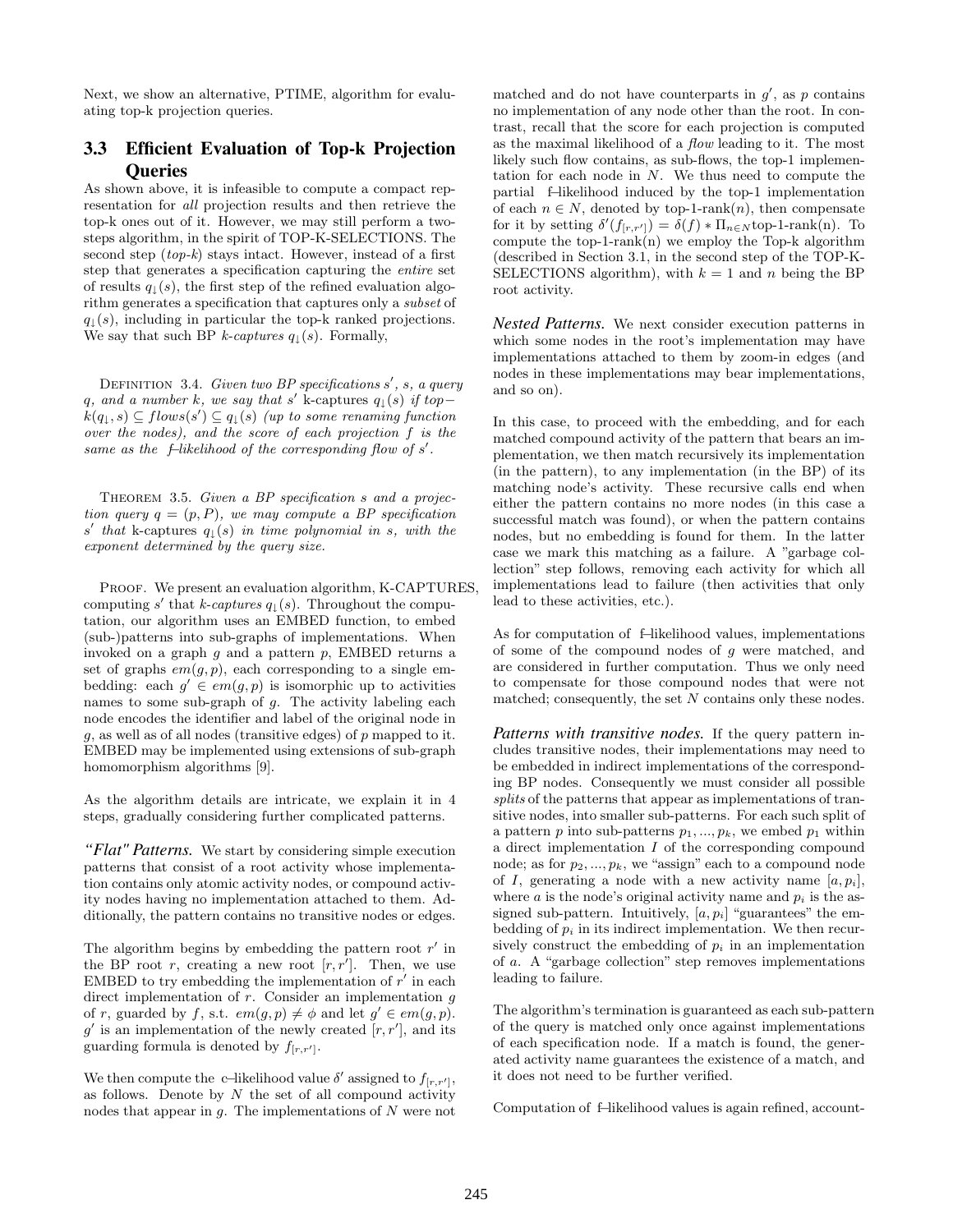ing for the case where upon matching a transitive node, an entire implementation graph  $I$  of some node  $n$  is omitted, while implementations of node within it are kept intact. Thus, the "compensation" of likelihood is generalized: the c−likelihood of each newly generated formula guarding an implementation  $g''$ , is multiplied by the top-1-rank of all nodes co-appearing with nodes whose implementation generated a sub-graph of  $g''$ , in implementations that were eliminated.

*Patterns with transitive edges.* Finally, we consider transitive edges. The end-nodes of each edge are matched as above to specification nodes (denote these as  $n$  for the start node of the edge and  $m$  for the end node), and it remains to consider the paths in-between them. If the transitive edge does not appear in the projection part, we only need to verify that a path exists. When the transitive edge does appear in the projection part, then each projection result contains a path, to which the edge is matched. It is infeasible to create an implementation for each distinct projection (i.e. each distinct path), as the number of paths between two nodes of the specification may be exponential in the specification size. Fortunately, we are only interested in the top-k projections, in which only the top-k paths may appear.

We also assume in the sequel that the transitive edge appears within an implementation of a transitive node. If not, then any  $k<sup>5</sup>$  paths may be chosen, as they all co-appear in the same implementation, thus share the same likelihood.

We design a Dynamic Programming algorithm, namely TOP-K-PATHS, generating the top-k paths from  $n$  to  $m$ .

*TOP-K-PATHS.* First, we assign a unique identifier to each specification node, then generate a new set of nodes  $[n_i, i]$ for each  $n_i$  of the specification and for each  $i = 1, ..., k$ , and initialize a table which keeps track of the  $i$ 'th most likely path from each  $n_i$  to m, along with its likelihood. All entries are initialized to an empty path and zero likelihood, except for the entry for  $m$  itself, assigned a likelihood of 1. When the table is full, it contains in particular the top-k paths from  $n$  to  $m$ , which are explicitly generated.

To fill in the table, we use the auxiliary notion of children, as follows. We say that  $n_2$  is a child of  $n_1$  if there is an edge from  $n_1$  to  $n_2$ , or if  $n_1$  is a activation node of a compound activity and  $n_2$  is a start node of its implementation, or if  $n_2$  is an completion node of a compound activity and  $n_1$  is an end-node of its implementation.

The computation of values in the table proceeds as follows, computing the  $i$ <sup>th</sup> paths for increasing values of  $i$ . When computing the top-i path originating at some node  $l$ , we consider all children of l in the specification. For each such child  $u$ , say that  $j$  is the greatest index of a path originating in u that was used as a sub-path in some  $r < i$  ranked path of l that was previously computed. Then we compute the  $j + 1$  path originated in u (if it was'nt already computed), and obtain  $score(u)$ , the score of u as a candidate for the path being generated for  $l$ . In case the edge between  $l$  and  $u$ is a zoom-in edge,  $score(u)$  is multiplied by the c−likelihood

of  $f$ , where  $f$  is the formula guarding the implementation rooted at u. The child of u with the maximal score, along with its corresponding sub-path, is chosen for the top- $i$  path originating at l.

Each obtained path serves as a separate implementation of the corresponding compound activity. The following lemma holds.

Lemma 3.6. The partial specification generated by TOP-K-PATHS algorithm captures the k most likely paths from n to m.

*Complexity.* The complexity of the above algorithm is polynomial in the BP size s, with the exponent determined by the query size  $q$ . The polynomial data complexity is ensured by the polynomial data complexity of EMBED, as well as by our treatment of transitive nodes (where each specification node is matched only once against each query sub-pattern) and of transitive edges (generating only k paths rather than all paths).

 $\Box$ 

COROLLARY 3.7. We may compute a BP specification  $s''$ that captures  $top - k(q_{\perp}, s)$  in PTIME (data complexity).

PROOF. The TOP-K-PROJECTIONS algorithm first applies K-CAPTURES, to obtain s' that k-captures  $q_{\downarrow}(s)$ . s' flows capture all results of  $top-k(q_{\perp}, s)$ , but possibly some additional flows. Thus, we apply the TOP-K algorithm, which served as step (2) of the TOP-K-SELECTIONS algorithm above. TOP-K is a dynamic programming algorithm, similar to TOP-K-PATHS. Its details may be found in [14] and are thus omitted here.

Note that the exponential dependency on the query size is inevitable unless  $P \neq NP$ , as the following theorem holds.

THEOREM 3.8. Given a BP specification s, a query q and a threshold t it is NP-complete with respect to the query size to decide whether there exists a projection  $q_{\perp}(e)$  with score greater than t.

NP-hardness may be proved by reduction from emptiness of the results set, shown in [12] to be NP-hard. The NP algorithm is based on a "Pumping Lemma", guaranteeing that it suffices to "guess" a small (polynomial) sized flow, then project it (details omitted for space constraints). Interestingly, the problem remains NP-hard even when all specification and query graphs have a simple, almost tree-shaped form.

<sup>&</sup>lt;sup>5</sup>If there are only  $k' < k$  paths, then all are matched

 $\Box$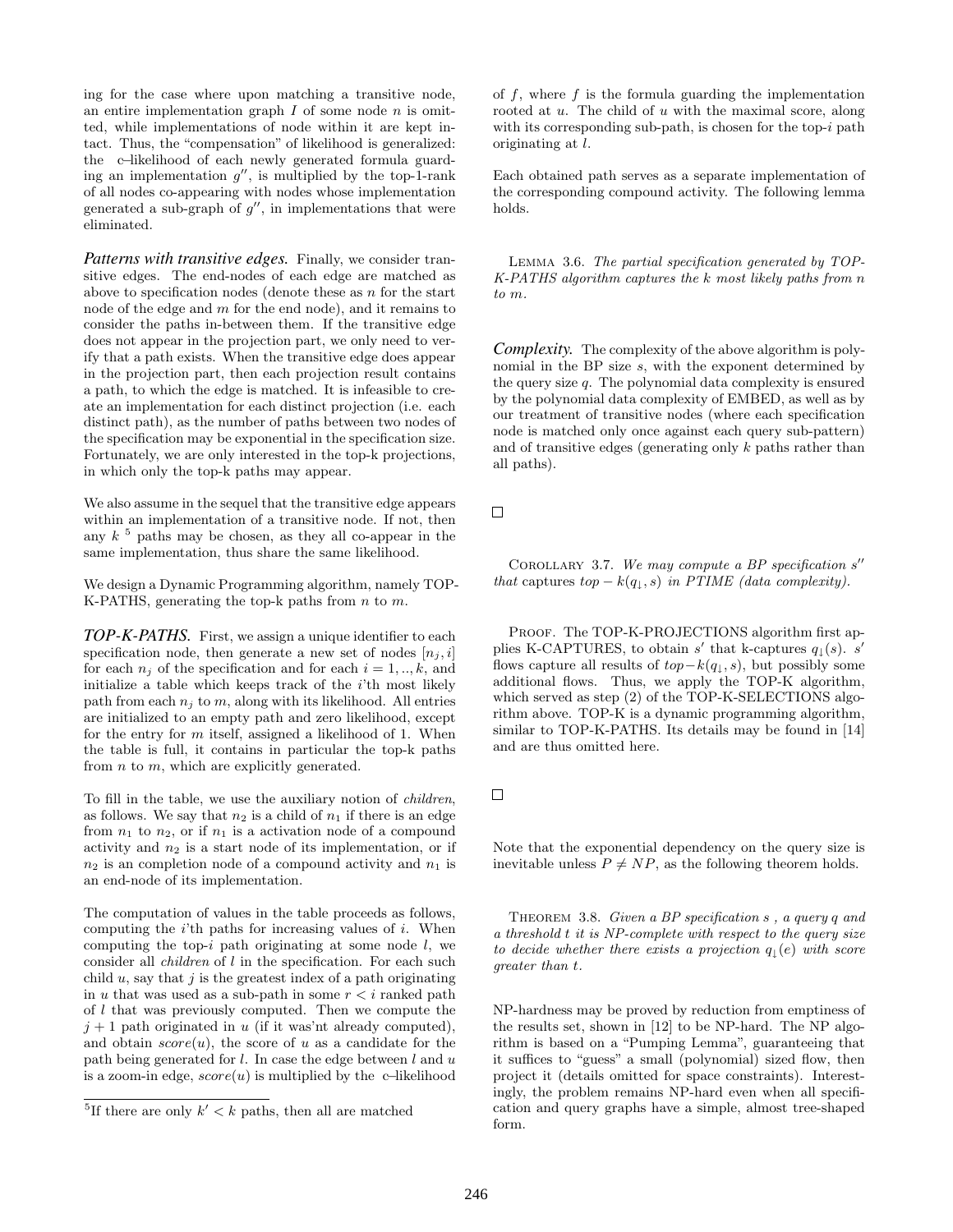## 4. EMPLOYING SELECTIVE TRACING

We have studied above projection queries as a tool for analysis of Business Process specifications. In this section we consider another application of our results. It is a common practice to trace process executions. A naive tracing keeps exact record of the activities occurring along the flow, and the obtained traces are thus equivalent, in this case, to execution flows. However, typical tracing is not naive. First, the exact names of some activities are sometimes not recorded. For instance, a generic name, say "Payment" may be used to record a set of payment-related activities (e.g. cash payment, credit card payment). Second, some activities may be omitted from traces altogether, due to lack of storage space, confidentiality, lack of interest, etc.

Given such a partial trace, the user may wish to identify flows that are most likely to have occurred in practice, and moreover, focus on parts of these flows that are of interest. We first describe our model for partial traces, then study identification of most likely flows, given a partial trace.

#### 4.1 Modeling Partial Traces

The omittance of activities and formulas from execution traces, as well as the renaming of other activities, is captured through the notion of selective tracing systems. Formally, a selective tracing system  $\sigma = (A, F, \pi)$  for a BP specification s consists of a set  $A(F)$  of activity names (guarding formulas) in s to be omitted, and a renaming function  $\pi$  from activities names in  $s$  to activities names in  $A$ . The obtained traces are called selective traces, and to define them we recall the definition of  $[13]$ <sup>6</sup>:

DEFINITION 4.1. [Selective EX-traces] Given a BP spec*ification s and a* selective tracing system  $\sigma = (A, F, \pi)$  satisfying condition  $(*)$  below, the set of selective traces defined by s and  $\sigma$ , denoted traces(s,  $\sigma$ ), consists of all graphs e obtained from EX-flows of s by deleting all activity pairs with labels in  $A$ ,  $^7$ , deleting all occurrences of guarding formulas in F, and then replacing each label a of the remaining nodes by  $\pi(a)$ .

**Condition**  $(*)$ : A does not include the root activity of s, and for each activation-completion graph  $g$  in  $s$ , the graph  $g'$ obtained from g by removing the atomic activity pairs with names in A is itself an activation-completion graph (as in Definition 2.1), or is empty.

The intuition behind condition (\*) is that from a practical point of view, it is reasonable to assume that the result obtained after each loss of information still bears the shape of a flow.

Consider, for example, a selective tracing system  $(A = Ho$ tel,  $F =$  \$searchType = "flights only", \$searchType =

"flights+hotels"), with  $\pi$  being the identity function. Under such tracing, it is impossible to distinct between a flow containing a search for airlines and hotels and one containing a search for only airlines, as all occurrences of the Hotels activity, and of formulas dictating the search type are omitted. Indeed, the same trace is obtained for the two different flows of Fig. 2.

We next define the notion of origin flows, which are flows that may have occurred given an observed trace, as follows:

DEFINITION 4.1. An execution flow e is a possible origin of an execution trace t, w.r.t. a selective tracing system  $\sigma =$  $(A, F, \pi)$ , denoted  $\sigma(e) = t$ , if deleting from e all occurrences of activity names in A and of formula names in F, and renaming all other activities according to  $\pi$ , results in t.

Given an execution trace  $t$  we wish to identify the top-k flows that are likely to have occurred in practice, or relevant parts thereof. We consider a more generalized setting, where the input consists of a query, and we seek for (relevant parts of) the ex-flows most likely to occur, out of the origins of any trace conforming to the query. (This setting is indeed more general: an observed trace  $t$  may be represented by the pattern, with the projection part being the part of interest).

We next define top-k projections of origins, under selective tracing. We say that  $e' = e \ (e' \subseteq e)$  if  $e'$  is isomorphic to (a sub-graph of)  $e$ .

DEFINITION 4.2. Given a BP specification s, a selective tracing system  $\sigma = (A, F, \pi)$  and a query q, we define  $origin(s(q_1, s, \sigma)) = \bigcup_{e \in flows(s)} \{e' \subseteq e \mid \sigma(e') = q_1(\sigma(e))\},\$ and say that  $e$  leads to  $e'$ . The score of each projection result e' is defined as the maximal f–likelihood of a flow e leading to it, and top  $-k(q_1, s, \sigma)$  consists of the k projections in origins $(q, s, \sigma)$  having the best scores.

Intuitively, the results set  $origin(s(q), s, \sigma)$  contains all subflows  $e'$  of some flow e of s (before renaming), such that after renaming,  $\sigma(e')$  is the projection of  $\sigma(e)$  over  $q_{\downarrow}$ . It thus captures the relevant parts of conforming flows. As before, each sub-flow  $e'$  is ranked by the maximal ranking of a corresponding flow e.

In the remainder of the section we discuss computation of  $top-k(q_1, s, \sigma)$ , in two different settings. First, we assume knowledge of  $\sigma$ , i.e. we know exactly which activities are deleted / renamed. Then, we consider a more intricate scenario where this information is unknown.

#### 4.2 Known Selective Tracing

We start by showing that given  $q, s, \sigma$ , we may efficiently capture  $top-k(q_{\perp}, s, \sigma)$ .

THEOREM 4.3. Given a BP specification s, a selective tracing system  $\sigma$ , and a query q, obtaining a BP specification s' that captures  $top - k(q_{\perp}, s, \sigma)$ , may be done in polynomial time (data complexity).

<sup>&</sup>lt;sup>6</sup>[13] did not consider formulas, but the adaptation is straightforward.

<sup>&</sup>lt;sup>7</sup>When an atomic activity pair  $(n_1, n_2)$  is deleted, the edges incoming  $n_1$  are now connected to the nodes previously pointed by  $n_2$ . For compound activities the incoming(outgoing) edges of  $n_1$   $(n_2)$  are now being connected to the start/end nodes of the implementation sub-graph.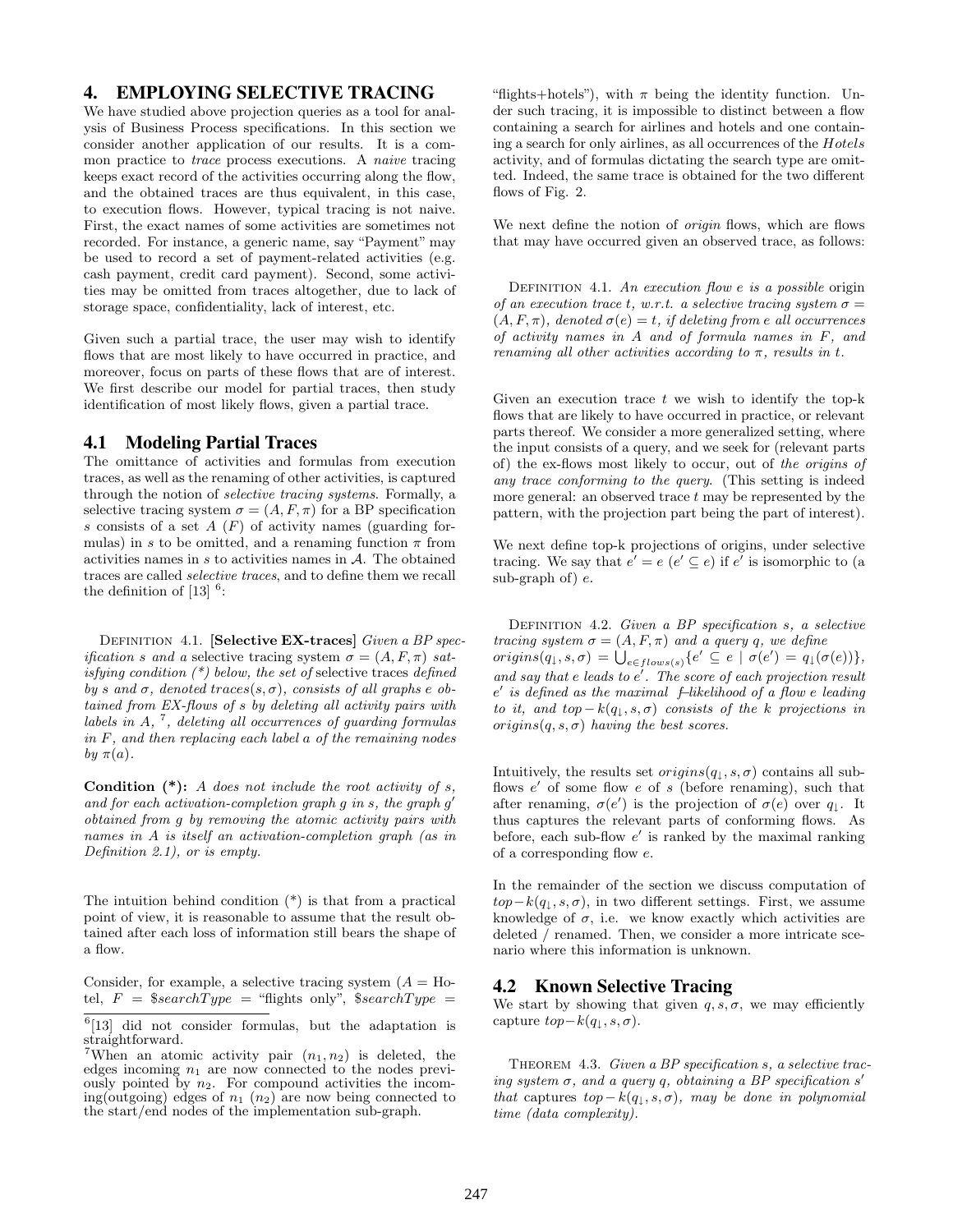PROOF SKETCH. Re-visiting the TOP-K-PROJECTIONS algorithm of section 3, we adapt the first step (K-CAPTURES) to the selective setting, as follows:

- 1. Upon matching of nodes, we may match a query node  $n'$  to a specification node n if the label of n, after *renaming* is the same as the label of  $n'$ .
- 2. Upon matching of edges, we may also match a nontransitive edge to a specification path, given that the path includes only nodes whose labels are in the deletion set of the tracing system, and all zoom-in edges along the path are guarded by formulas in the deletion set. TOP-K-PATHS is adapted to support these newly created edges, verifying that nodes and edges (in any nesting level) along the matched path indeed conform to the above requirement.
- 3. Each composite node is treated as transitive, and its corresponding zoom-in edges are treated as transitive, as in item (2).

This concludes the proof.  $\square$ 

## 4.3 Unknown Selective Tracing

In the previous discussion we have assumed knowledge of the information lost in the tracing process. Such knowledge may generally be absent, for instance if we have no access to the tracing system itself, but only to a sample of traces.

Obviously, assuming no information at all on the tracing system, one cannot infer anything on the flows shape. We thus assume the tracing system follows some selective tracing, that is, all occurrences of some subset of activity names are deleted, and all occurrences of another subset are renamed.

We then say that an EX-flow is an origin of an EX-trace if it's an origin of it under some selective tracing system, and we correspondingly define top-k-uSelective $(q_{\perp}, s)$ , as follows:

DEFINITION 4.4. Given a BP specification s and a query q, we define  $origin(s(q_\downarrow,s,uSelective)$  as  $\bigcup_{\sigma} origins(q_\downarrow,s,\sigma)$ .  $score(e', uSelective) = max_{\sigma} score(e', \sigma)$ , and we denote top $k$ -uSelective $(q_{\downarrow}, s)$  as the k results with highest scores out of these in origins $(q_{\perp}, s, uSelective)$ .

The following theorem holds:

THEOREM 4.5. Given a BP specification s, and a query  $q$ , we may generate a BP specification  $s'$ , that k-captures top $k-uSelective(s, q_{\perp}),$  in polynomial time (data complexity).

PROOF. We first give a naive, exponential algorithm that explicitly enumerates all possible tracing systems, then optimize it by considering only a subset of the possible tracing systems. Finally, we prove that it is indeed sufficient to consider only this subset.

*Naive Algorithm.* Given a BP specification s and a query q, a naive algorithm generates all possible systems  $\sigma =$  $(A, F, \pi)$  such that A contains activities names appearing in s, F contains guarding formulas appearing in s and  $\pi$  is a mapping from activity names in  $s$  to activity names in  $q$ .

Then, for each such  $\sigma$ , the algorithm finds  $s'(\sigma)$  that captures  $top-k(q_{\perp}, s, \sigma)$  (possible by Theorem 4.3). Last, the algorithm constructs a BP specification  $s''$  whose root contains as implementations all the  $s'(\sigma)$  specifications, and apply a top-k analysis over  $s''$ , to find the top-k projections.

As the number of tracing systems tested is exponential in the size of s, such algorithm is infeasible.

*Optimized Version.* We avoid explicit generation of all possible tracing system, and generate only a subset of these. We first generate all possible mappings from query nodes (formulas) to BP activities names (formula names), ignoring their original activities (formulas). Now, for each such mapping  $L$ , we first check  $L$  for *consistency*. That is, verify that no two query nodes whose original activities (formula names) were identical, are mapped to different labels (formula names). The algorithm generates a selective tracing system, denoted  $\sigma_L$ , with its deletion set  $A_L$  ( $F_L$ ) including all activity names (formula names) except for those assigned by  $L$  to some query node (formula name). The renaming function  $\pi_L$  matches each BP activity name to the original activity name of a query node mapped by L to it (uniquely defined due to  $L$ 's consistency, all such nodes bear the same activity name). For each consistent mapping  $L, \sigma_L$  is added to a set of tracing systems, denoted  $\Lambda$ . The size of  $\Lambda$  is polynomial in that of s. We claim that  $\Lambda$  captures all tracing systems that need to be checked, namely:

LEMMA 4.6. Given a BP specification  $s$  and a query  $q$ , and for any e, there exist  $\sigma, t$  s.t.  $e \in top-k(q_\perp, s)$  if and only if there exist such  $\sigma', t'$ , with  $\sigma' \in \Lambda$ .

PROOF. The first direction is immediate. We thus assume that there exists such  $\sigma, t$ , and denote by L the node embedding of  $q$  in  $t$ , that is the assignment of labels to query nodes, according to the embedding  $E$  of  $q$  in  $t$ . Denoting the result of applying  $\sigma_L$  on e by t', we construct the embedding  $E'$  of  $q$  in  $t'$ : it maps nodes to nodes exactly as  $E$  does (note that no node of  $t$  to which  $E$  maps a node of  $q$  was removed by  $\sigma_L$ ). Edges are mapped to edges connecting corresponding nodes; as for transitive edges, there still exists a path (possibly containing one edge) in  $t'$  connecting the corresponding end-nodes, as edges are not removed unless their end-nodes are removed.

 $\Box$ 

As the number of tracing systems generated, as well as the evaluation complexity for each tracing system, is polynomial in the BP specification size, we obtain a polynomial data complexity algorithm.

This concludes the proof of Theorem 4.5.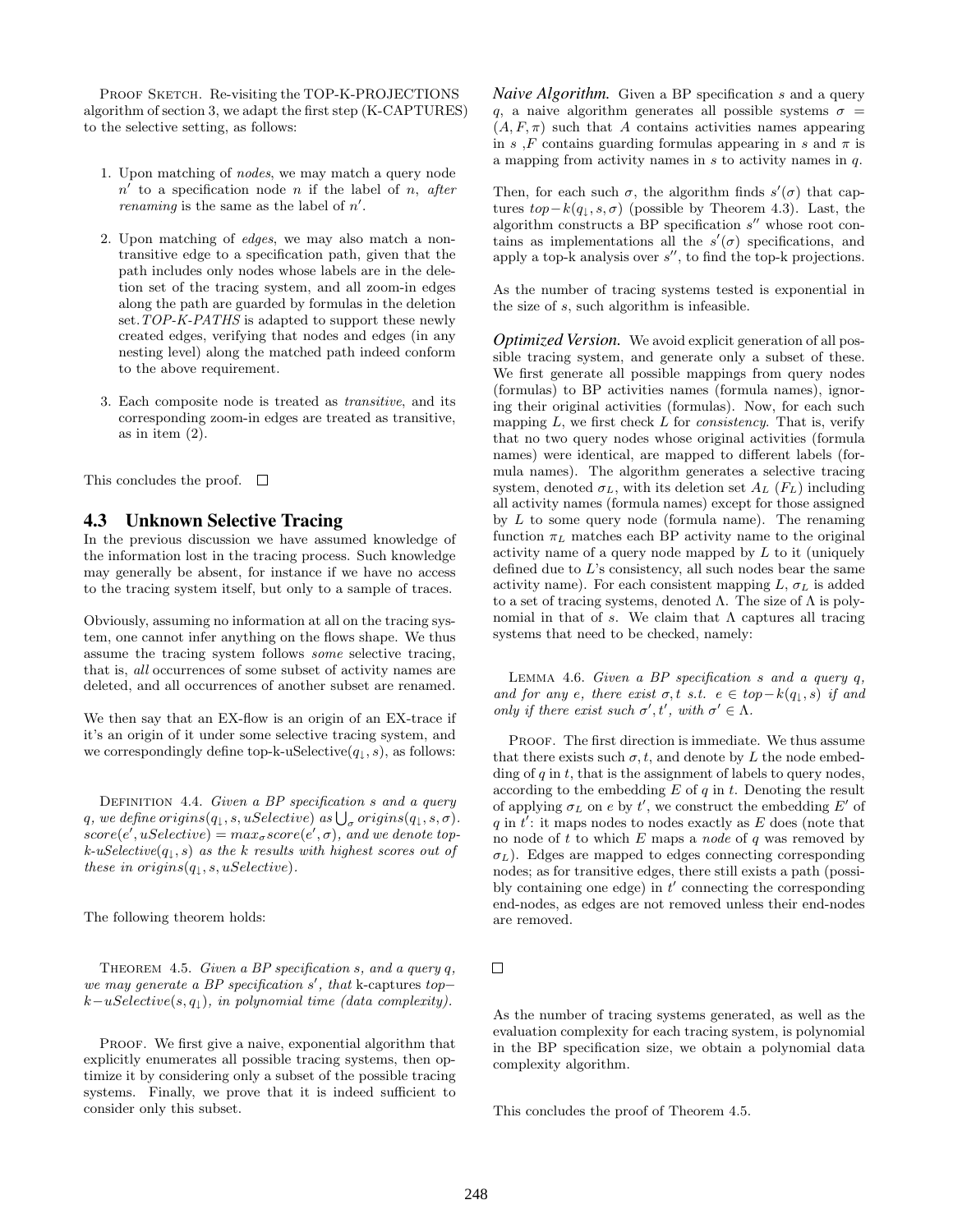## 5. DEPENDENCIES

In the above discussion, we have assumed full independency between the likelihood of choices dictating the execution flow. In practice, such independency is rare, as user choices, variables values, etc. tend to be correlated with each other. To conclude, we withdraw the assumption of independency and show that under plausible assumptions, query evaluation is feasible under dependency.

To define dependency, we first extend the definition of the c−likelihood function to consider not only a given guarding formula, but also an EX-flow representing the history occurring before the formula evaluation. Namely,  $\delta$  is now a function of both  $e'$  and  $f$ , where  $e'$  is a partial flow and  $f$ is a formula guarding an activity name of a node that is next to be expanded <sup>8</sup>. Intuitively, prediction of the next user choice / variable value is dependent on the history of the flow thus far; for instance, if British Airways and Marriott offer combined deals, we expect to observe that typical British Airways customers stay at the Marriott.

We have shown in [14] that for general c−likelihood functions with dependency, even emptiness of selection queries is undecidable. However, in realistic cases, the likelihood of each formula depends on the execution history, but only in a bounded manner. One way [22] to define such bound is to consider a "sliding window", that is allow dependency of each choice on, at most, the  $m$  last choices; however, this approach yields, in our setting, a class that is too restrictive. To observe that, consider a recursive BP, and a choice  $f_1$  ( $f_2$ ) that precedes (follows) the recursive loop. We would still like to allow dependency between  $f_1$  and  $f_2$ , even for executions in which the number of choices within the loop exceeds our bound. Thus, for each formula  $f$ , we bound the number of implementation choices previously made for each  $activity\ a, that affect the likelihood of\ f. We next define the$ bounded-memory class, capturing such functions, as follows:

DEFINITION 5.1. Given a BP s, we say that  $\delta$  is boundedmemory if there exists some finite bound n, s.t. for each guarding formula f, for each activity name  $a_i \in s$  and for all pairs of  $EX$ -flows  $e, e'$  that agree on the implementations chosen for each activity name  $a_i$ , in its last n expansion steps,  $\delta(e, f) = \delta(e', f)$ . If  $n = 0$ ,  $\delta$  is memory-less.

Continuing with our running example, assume that the choice of hotel is dependent on the last choice of search type, and on the last choice of airline; the memory bound for the hotels activities, in this case, is 1. In contrast, if the likelihood of choosing BritishAirways depends, for example, on exactly how many times "reset" was chosen, then we have an unbounded memory.

We claim that we may extend all of our algorithms to the setting of a bounded-memory likelihood function, though this may incur exponential time in the specification size.

THEOREM 5.2. Given a BP specification s along with a bounded-memory c−likelihood function δ, (a selective trac-

ing system  $\sigma$ ), and a query q, generating a BP specification s', that captures  $top-k(q_{\downarrow}, s)$  (top-k(q<sub>\ti</sub>, s,  $\sigma$ ), top $k-uSelective(q_{\downarrow}, s))$  may be done in exponential time (data complexity).

PROOF SKETCH. We use the algorithm from [14] that, given a BP specification s and a bounded-memory c−likelihood function  $\delta$ , generates a BP specification s' and a memoryless c–likelihood function  $\delta'$  that captures flows(s). The activity names of  $s'$  encodes sufficient amount of history required for computation of likelihood for guarding formulas, and thus the size of  $s'$  may be exponential in the size of  $s$ . A renaming function  $\rho$  maps the new names into names of s.

The algorithms presented in previous sections may now be applied over s', generating a new s" capturing  $top-k(q_{\downarrow}, s)$  $(top - k(q_1, s, \sigma), top - k - uSelective(q_1, s)).$  During this algorithm, a second renaming function  $\rho'$  is generated, as explained above. The final renaming function over activity names is obtained as  $\rho' \circ \rho$ .

 $\Box$ 

Unless P=NP, the exponential time of evaluation in presence of dependency may not be improved, as the following theorem holds (proof omitted for space constraints):

THEOREM 5.3. Given a BP specification s, with a boundedmemory c−likelihood function, a query q and a threshold t it is NP-complete with respect to the size of s to decide whether there exists a projection  $q_{\perp}(e)$  with score greater than t.

# 6. RELATED WORK

We next give a brief review of related work, highlighting our results relative contributions.

The query language and data model that we consider here were originally introduced in [2, 3], and extended to a probabilistic setting in [14]. The work in [14] focused only on selection queries and assumed naive tracing, i.e. that execution traces accurately and exactly represent the flows that had occurred in practice. In contrast, our work here is the first, to the best of our knowledge, to study projection queries and partial tracing for Probabilistic Business Processes. The model for partial tracing used here was introduced, for a non-probabilistic setting, in [13]. It was shown to be realistic enough to capture real-life tracing systems such as [6].

Probabilistic XML [1, 20, 19, 8] extends XML to a probabilistic setting, by introducing distributional nodes. For such node, a subset of its children is randomly chosen to appear in the concrete XML documents. [20] has shown that evaluation of projection queries over probabilistic XML is possible in polynomial time (data complexity). This result by itself, however, does not imply PTIME algorithm for our setting, which is more complex: first, our model allows representation of nested DAG structures, rather than trees. For projection queries, this entails another level of complexity

<sup>8</sup>For clarity of presentation, we assume a total order on the expansions order. This assumption may be relaxed [14].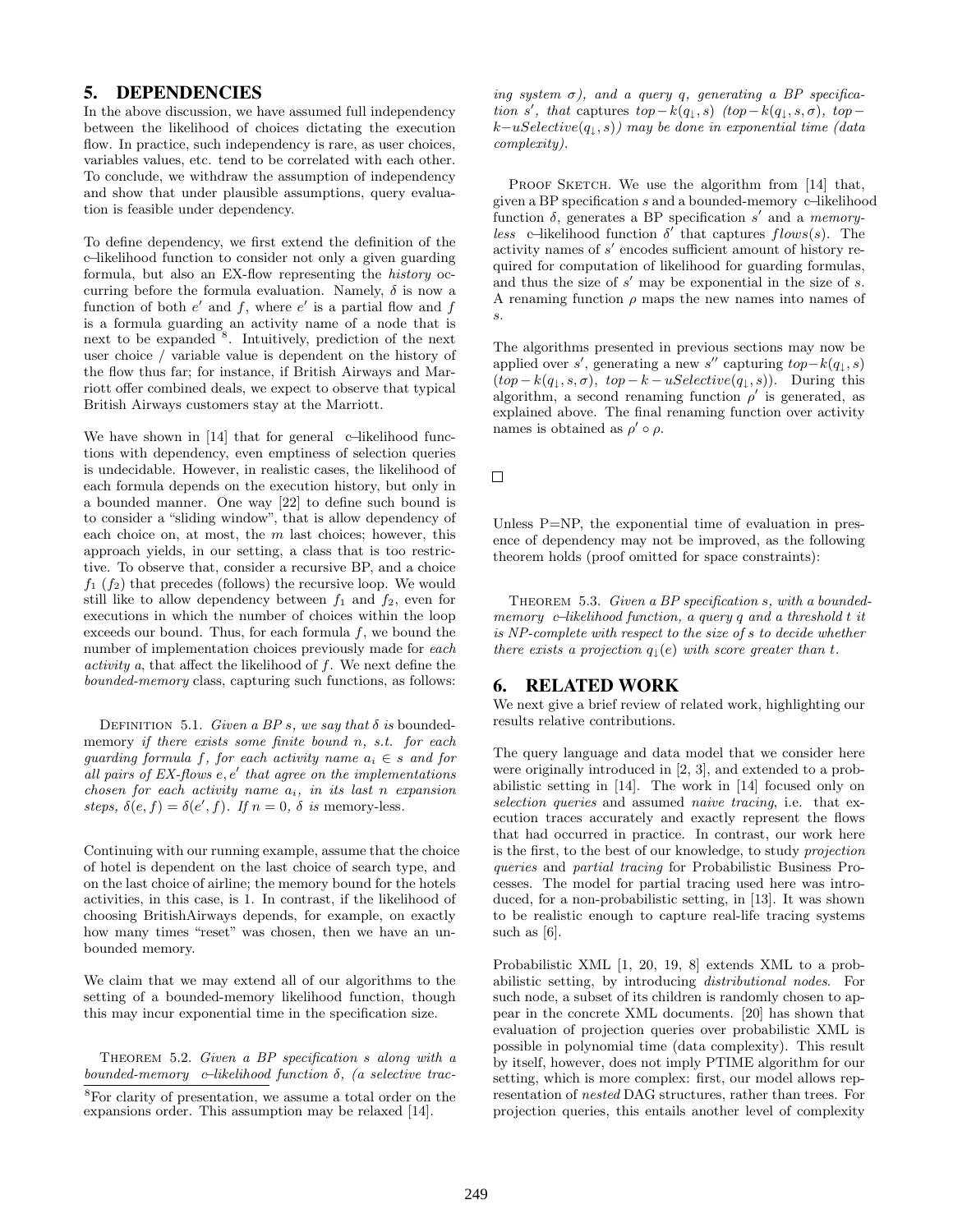in finding matches serving as implementations, and projecting them over relevant nodes; second, an infinite number of flows may be represented by our probabilistic BP (serving as schema), due to possible recursive calls. Upon projection, the results set may be infinite as well, posing a further challenge.

In an XML setting, evaluation of projection queries with the maximum aggregation function may be done by a straightforward adaptation of selection queries evaluation algorithms. Thus, studies focused on the sum aggregation function. In contrast, we have shown that, in the settings of probabilistic BP, there are inherent difficulties in adaptation of algorithms for support of projection queries, even for maximum aggregation. The sum aggregation function is considered as future work.

Probabilistic Databases (PDBs) [11, 26] allow representation of uncertain relational information. They extend relational algebra to a probabilistic setting, and analyze the complexity of query evaluation in this setting. They show that finding the exact probabilities for query results is  $\sharp P$ -hard [11] (though top-k query evaluation is PTIME, by approximating results probabilities [24]). The hardness, however, stems from combination of projections (again using the sum aggregation function) with joins, absent in our context, and thus does not hold in our settings. In contrast, different difficulties rise in our setting, with the representation of the dynamic nature of flow and the possibly unbounded number of recursive (possibly dependent) activity invocations. In terms of the possible worlds semantics [11], the number of worlds in our model is infinite (rather than large, yet finite, in PDBs).

A variety of formalisms for probabilistic process specifications exist in the literature, such as Markov Chains [18], Probabilistic Recursive State Machines (PRSMs) [16], and Stochastic Context Free (Graph) Grammars (SCFG, SCFGG) [23]. To the best of our knowledge, projection queries over these models were not studied. As for selection queries, analysis of SCFGGs generally extends the theoretical analysis of Courcelle [10] on regular (non-stochastic) CFGGs, considering strongly expressive logics such as MSO (Monadic Second Order Logic). The complexity bounds obtained there are thus practically infeasible. For PRSMs, evaluation of strongly expressive query languages such as  $PCTL^*[25]$  is undecidable in general, and EXPTIME-hard [7] for some fragment. Other works consider linear-time formulas [21, 15], allowing to express only string-like properties. In contrast, our query language suggests a reasonable tradeoff between expressibility and feasibility [12].

Another advantage of using the query language studied here is its graphical and intuitive nature. Being similar to the graph-based view of processes used by commercial vendors for the specification of BPs [3], it is claimed to be more intuitive for BP developers than other query formalisms such as temporal logics and process algebras [2, 3].

# 7. CONCLUSION

We have studied in this paper, for the first time, top-k query evaluation for projection queries over probabilistic BP specifications. We have shown a PTIME (data complexity) algorithm for query evaluation in presence of independency between events dictating the BP flow, and studied the problem complexity in presence of dependency.

Furthermore, we have considered an application of our results to the analysis of BP execution traces, for recovering information missing from the traces.

We have limited the discussion in this paper to the max aggregation function, computing the rank of any given projection as the maximal likelihood of flows leading to it. Various other aggregation functions, and in particular the sum aggregation function, will be considered as future research.

#### 8. REFERENCES

- [1] S. Abiteboul and P. Senellart. Querying and updating probabilistic information in xml. In Proc. of EDBT, 2006.
- [2] C. Beeri, A. Eyal, S. Kamenkovich, and T. Milo. Querying business processes. In Proc. of VLDB, 2006.
- [3] C. Beeri, A. Eyal, T. Milo, and A. Pilberg. Monitoring business processes with queries. In Proc. of VLDB, 2007.
- [4] S. Bhiri, W. Gaaloul, and C. Godart. Mining and improving composite web services recovery mechanisms. *Int. J. Web Service Res.*, 5(2), 2008.
- [5] Business Process Execution Language for Web Services. http://www.ibm.com/developerworks/library/wsbpel/.
- [6] Oracle bpel process manager administrator's guide configuring and viewing bpel process logs. http://download.oracle.com/docs/cd/E11036-01 /integrate.1013/b28982/logging.htm.
- [7] T. Brazdil, A. Kucera, and O. Strazovsky. On the decidability of temporal properties of probabilistic pushdown automata. In Proc. of STACS, 2005.
- [8] S. Cohen, B. Kimelfeld, and Y. Sagiv. Incorporating constraints in probabilistic xml. In Proc. of PODS, 2008.
- [9] M. Consens and A. Mendelzon. The g+/graphlog visual query system. In Proc. of SIGMOD, 1990.
- [10] B. Courcelle. The monadic second-order logic of graphs. Inf. Comput., 85(1), 1990.
- [11] N. Dalvi and D. Suciu. Efficient query evaluation on probabilistic databases. In Proc. of VLDB, 2004.
- [12] D. Deutch and T. Milo. Querying structural and behavioral properties of business processes. In Proc. of DBPL, 2007.
- [13] D. Deutch and T. Milo. Type inference and type checking for queries on execution traces. In Proc. of VLDB, 2008.
- [14] D. Deutch and T. Milo. Evaluating top-k queries over business processes. In Proc. of ICDE, 2009.
- [15] K. Etessami and M. Yannakakis. Algorithmic verification of recursive probabilistic state machines. In Proc. of TACAS, 2005.
- [16] N. Friedman, L. Getoor, D. Koller, and A. Pfeffer. Learning probabilistic relational models. In Proc. of IJCAI, 1999.
- [17] W. Gaaloul and C. Godart. Mining workflow recovery